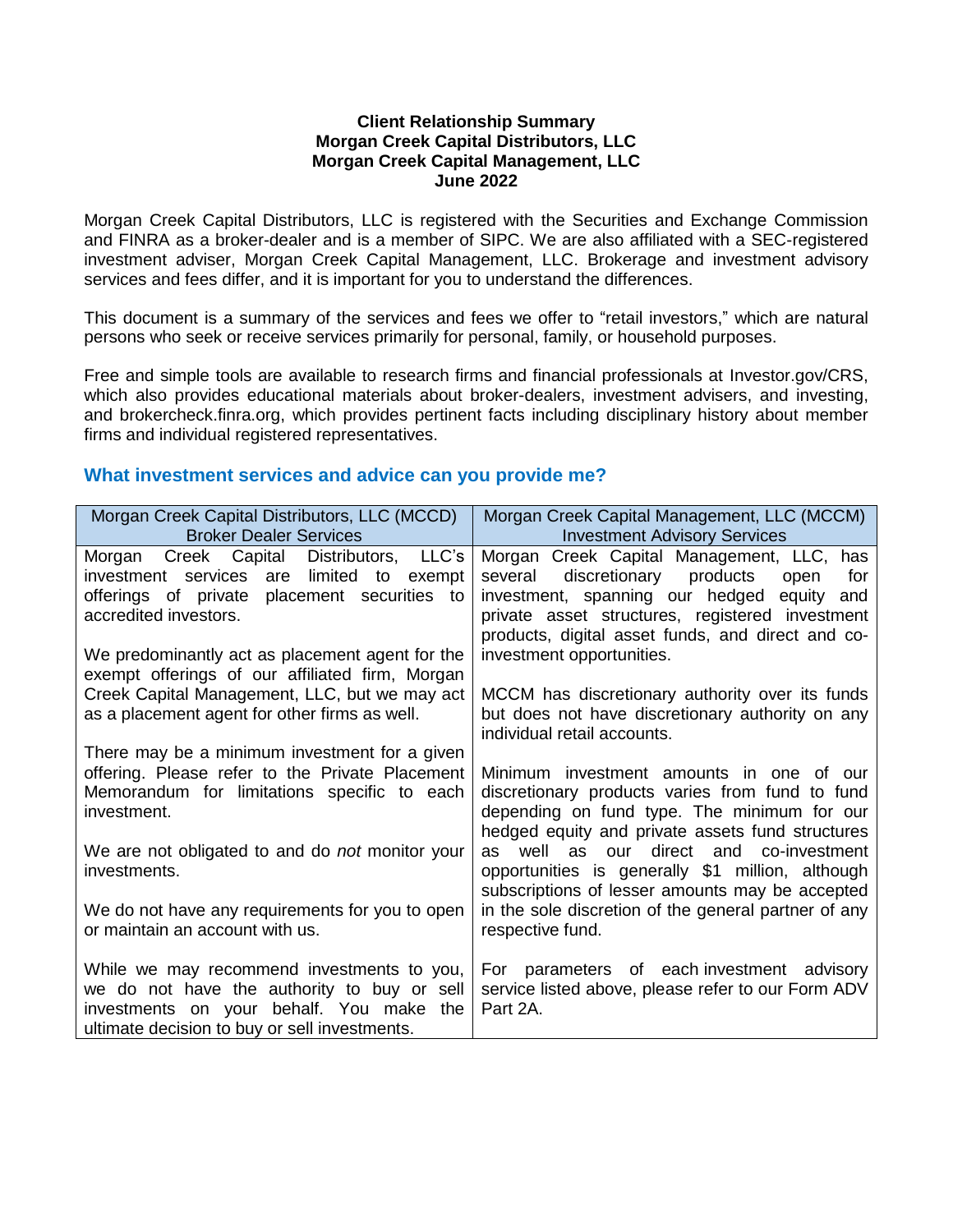## *Key Questions to Ask Your Financial Professional*

- **Given my financial situation, should I choose an investment advisory service? Should I choose a brokerage service? Should I choose both types of services? Why or why not?**
- **How will you choose investments to recommend to me?**
- **What is your relevant experience, including your licenses, education and other qualifications? What do these qualifications mean?**

# **What fees will I pay?**

| Morgan Creek Capital Distributors, LLC (MCCD)                                                                                                                                                                                                                                                                           | Morgan Creek Capital Management, LLC (MCCM)                                                                                                                                                                                                                                                                                                                                                                                                                                                                                                                                                                                                                                                                                                                                                                                                                                                                                                                                                                                                                                                                                                                                                                                                                           |
|-------------------------------------------------------------------------------------------------------------------------------------------------------------------------------------------------------------------------------------------------------------------------------------------------------------------------|-----------------------------------------------------------------------------------------------------------------------------------------------------------------------------------------------------------------------------------------------------------------------------------------------------------------------------------------------------------------------------------------------------------------------------------------------------------------------------------------------------------------------------------------------------------------------------------------------------------------------------------------------------------------------------------------------------------------------------------------------------------------------------------------------------------------------------------------------------------------------------------------------------------------------------------------------------------------------------------------------------------------------------------------------------------------------------------------------------------------------------------------------------------------------------------------------------------------------------------------------------------------------|
| <b>Broker Dealer Services</b>                                                                                                                                                                                                                                                                                           | <b>Investment Advisory Services</b>                                                                                                                                                                                                                                                                                                                                                                                                                                                                                                                                                                                                                                                                                                                                                                                                                                                                                                                                                                                                                                                                                                                                                                                                                                   |
| As an investor you are subject to the costs and                                                                                                                                                                                                                                                                         | The principal fees and costs associated with engaging                                                                                                                                                                                                                                                                                                                                                                                                                                                                                                                                                                                                                                                                                                                                                                                                                                                                                                                                                                                                                                                                                                                                                                                                                 |
| fees of any offering.                                                                                                                                                                                                                                                                                                   | MCCM for investment advisory services may include:                                                                                                                                                                                                                                                                                                                                                                                                                                                                                                                                                                                                                                                                                                                                                                                                                                                                                                                                                                                                                                                                                                                                                                                                                    |
| MCCD does not charge you to invest through a                                                                                                                                                                                                                                                                            | Management/Asset Based Fees                                                                                                                                                                                                                                                                                                                                                                                                                                                                                                                                                                                                                                                                                                                                                                                                                                                                                                                                                                                                                                                                                                                                                                                                                                           |
| MCCD is paid a sales                                                                                                                                                                                                                                                                                                    | $\circ$                                                                                                                                                                                                                                                                                                                                                                                                                                                                                                                                                                                                                                                                                                                                                                                                                                                                                                                                                                                                                                                                                                                                                                                                                                                               |
| private placement.                                                                                                                                                                                                                                                                                                      | <b>Performance Based Fees</b>                                                                                                                                                                                                                                                                                                                                                                                                                                                                                                                                                                                                                                                                                                                                                                                                                                                                                                                                                                                                                                                                                                                                                                                                                                         |
| commission by the issuer. Because it is paid a                                                                                                                                                                                                                                                                          | $\circ$                                                                                                                                                                                                                                                                                                                                                                                                                                                                                                                                                                                                                                                                                                                                                                                                                                                                                                                                                                                                                                                                                                                                                                                                                                                               |
| commission, the firm has an incentive<br>to<br>encourage an investor to invest in its offerings.<br>This commission is not paid directly by you but is<br>part of the offering price and paid by the issuer<br>from the proceeds of the offering, but it still<br>causes a conflict between your interests and<br>ours. | Management fees can vary by fund, fund type, and fund<br>strategy, but are generally payable quarterly in<br>advance, based on a percentage (per annum) of the net<br>asset value of the investor's capital balance or the<br>investor's capital commitment. Stated management<br>fees typically range from 0.25% to 2.00% depending on<br>the fund strategy.                                                                                                                                                                                                                                                                                                                                                                                                                                                                                                                                                                                                                                                                                                                                                                                                                                                                                                         |
| Commissions, fees and costs are discussed<br>within the Private Placement Memorandum for<br>each investment, which you should<br>read<br>carefully.                                                                                                                                                                     | Performance fees can also vary by fund, fund type, and<br>fund strategy. Our hedge fund performance fees are<br>generally paid as a percentage per annum of the total<br>net profits allocated to an investor's capital account,<br>subject to a loss carry-forward, if the net profits<br>allocated to such investor's capital account for any<br>fiscal year exceed a stated threshold annual return. Our<br>private equity performance fees generally begin to<br>accrue only after an investor's rate of return on capital<br>exceeds a stated preferred return. However, Morgan<br>Creek does not collect carried interest on its private<br>equity vehicles until distributions equal the full amount<br>of the investor's called capital plus the stated preferred<br>return. Incentive allocations for hedge fund products<br>range from 0% to 20% while the carried interest on<br>private equity products typically ranges from 10% to<br>20%.<br>In addition to management fees, fund expenses may<br>include, but are not limited to, those associated with<br>legal, accounting, audit, custody, trading, research, and<br>tax services. For detailed information regarding our<br>investment advisory fees and costs, refer to our Form<br>ADV Part 2A. |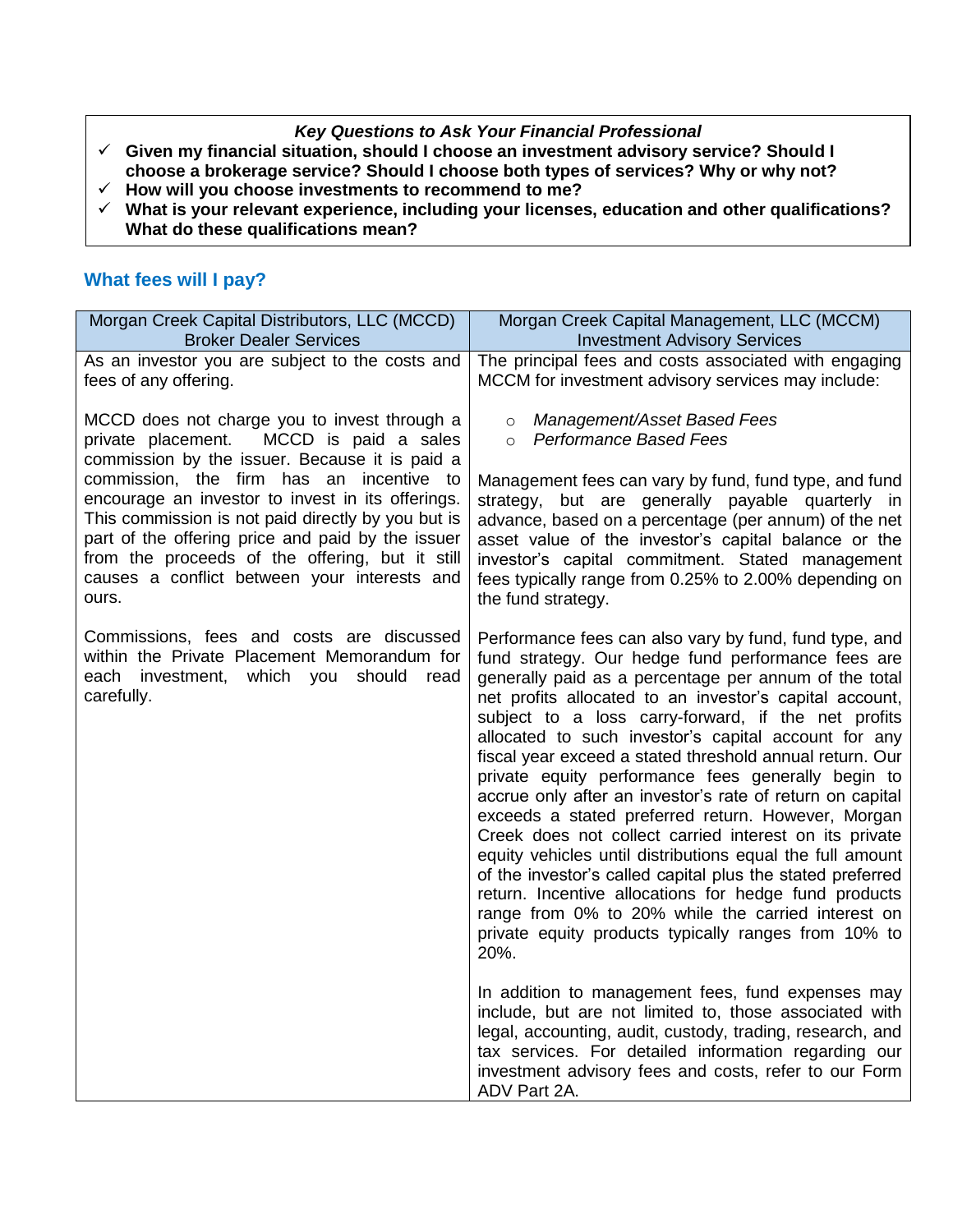*You will pay fees and costs whether you make or lose money on your investments. Fees and costs will reduce any amount of money you make on your investments over time. Please make sure you understand what fees and costs you are paying.*

#### *Key Question to Ask Your Financial Professional*

 $\checkmark$  Help me understand how these fees and costs might affect my investments. If I give you **\$10,000 to invest, how much will go to fees and costs, and how much will be invested for me?** 

**What are your legal obligations to me when providing recommendations as my brokerdealer or when acting as my investment adviser? How else does your firm make money, and what conflicts of interest do you have?**

**When we provide you with a recommendation as your broker-dealer or our affiliate acts as your investment adviser***,* we have to act in your best interest and not put our interest ahead of yours. At the same time, the way we make money creates some conflicts with your interests. You should understand and ask us about these conflicts because they can affect the recommendations and investment advice we provide you. Here are some examples to help you understand what this means:

| Morgan Creek Capital Distributors, LLC (MCCD)             | Morgan Creek Capital Management, LLC (MCCM)            |
|-----------------------------------------------------------|--------------------------------------------------------|
| <b>Broker Dealer Services</b>                             | <b>Investment Advisory Services</b>                    |
| Because we are paid a sales commission when you           | Certain MCCM employees are also registered-            |
| invest in an offering, MCCD and its representatives       | representatives of MCCD and may receive                |
| have a conflict of interest with you.                     | compensation from MCCD related to the sale of          |
|                                                           | affiliated funds' limited partnership interests or     |
| Our brokerage services are typically limited to private   | shares (as applicable) and/or related to the sale of   |
| placement offerings and the distribution of our           | unaffiliated funds' limited partnership interests or   |
| affiliates' alternate investment funds. Other broker      | shares (as applicable).                                |
| dealers could provide a wider range of investment         |                                                        |
| choices, some of which may have lower costs.              | Application of an incentive fee or incentive           |
|                                                           | allocation may create a conflict of interest for       |
| Registered representatives providing securities           | MCCM insofar as MCCM has an incentive to               |
| recommendations may be registered with our affiliated     | making certain investments in funds that charge        |
| registered investment adviser. This represents a          | performance-based fees over funds that do not          |
| potential conflict as the representative is registered to | charge performance-based fees.                         |
| offer securities products through multiple entities.      |                                                        |
|                                                           | Morgan Creek and its supervised persons may            |
| recommend investments that are issued or<br>We.           | also have conflicts allocating their time and activity |
| managed by our affiliated registered investment           | affiliated funds and non-discretionary<br>among        |
| advisor. We have a financial incentive to recommend       | clients.                                               |
| such proprietary investments.                             |                                                        |
|                                                           | To help you understand these and other conflicts       |
|                                                           | that may exist, please refer to our Form ADV Part      |
|                                                           | 2A.                                                    |